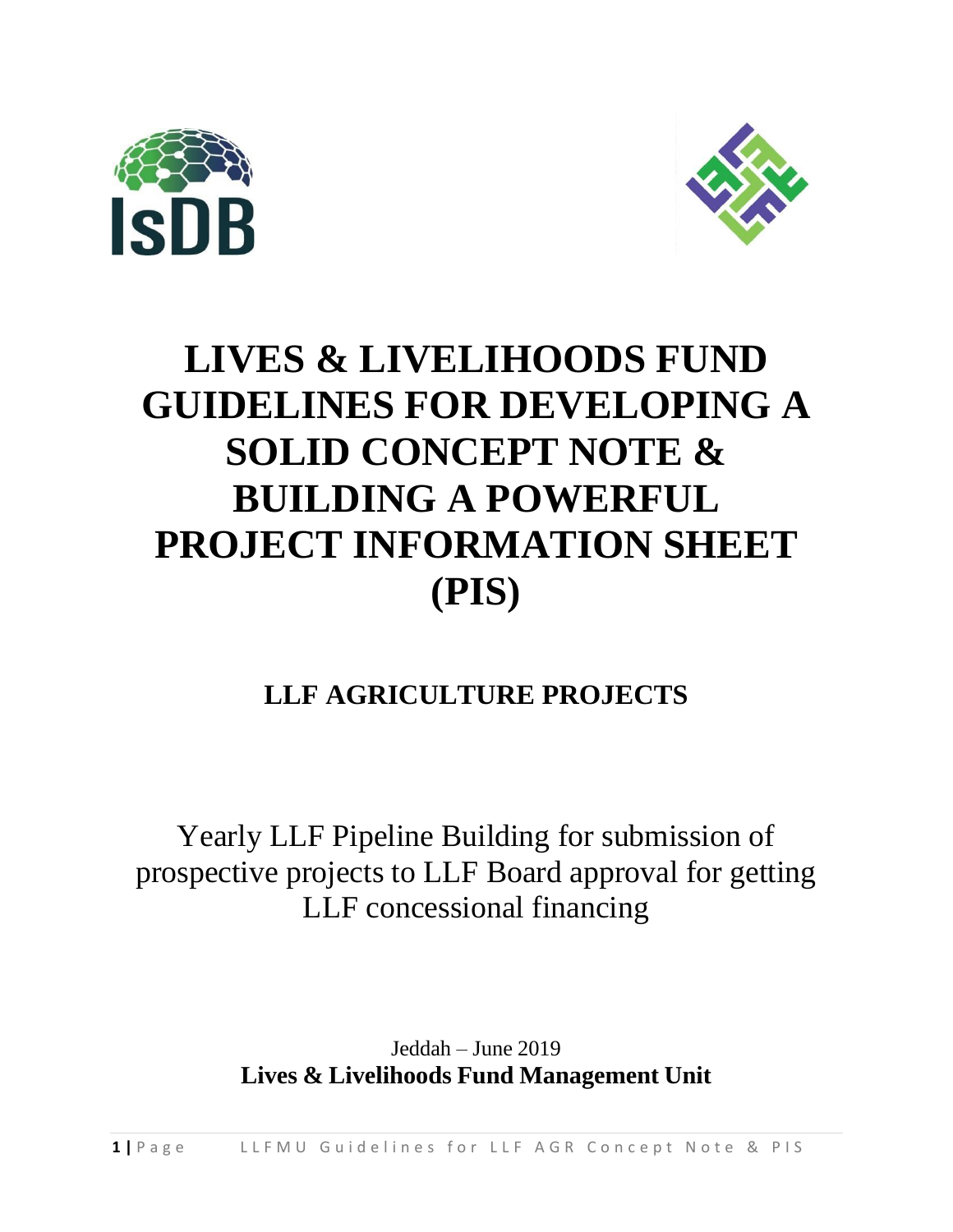Agriculture projects targeting in priority the following initiatives are eligible for funding from the Lives and Livelihoods Fund (LLF).

The LLF provides concessional financing for projectsin eligible member countries(Annexure 2) with a high degree of readiness and which are designed to achieve outcomes in the short-term (3-5 years).

All financing requests for LLF funding should be accompanied with technical documents describing the following elements before they can be processed further:

#### **i) Scope of the project with clear and measurable Objectives (0.5 page)**

#### **ii) Alignment with National or Regional Agriculture development strategy, including (verifiable) indication of the level of priority for the government (0,5 page)**

#### **iii) Contextual relevance (1 – 2 pages)**

- a. Specific economic and social issues addressed by the project. In particular, an assessment of the causes of these issues need to be performed with a specific highlight on how these root cause will be addressed *to improve agriculture and decrease poverty.*
- *b. Consideration of relevant (to the proposed scope) socio-cultural factors (local customs, beliefs, practices) which need to be addressed for ensuring maximum impact of the project.*
- *c. Consideration of potential negative consequences of and collateral issues related to the project.*
- *d. Identifying how this project complements ongoing or upcoming public or other development agency funded projects / programs working towards the same or a similar goal in the country or region.*
- e. *Identifying if this project has a specific focus or approach for better matching/complementing other ongoing or planned IsDB funded projects.*

#### **iv) Rationale (0,5 – 1,5 pages)**

- *a. Building onto the contextual relevance, important considerations for the rationale could be increasing crop productivity and production for smallholder farmers, increasing production and productivity of livestock systems for smallholder farmers and pastoralists, increasing empowerment of women and involvement of youth in agriculture, increasing access to markets for smallholder farmers and pastoralists, increasing income stability among smallholder farmers and pastoralists, etc….*
- *b. Evidence indicating potential impact and cost-effectiveness of proposed interventions*

#### **v) Theory of Change (1 page with corresponding figure and necessary description)**

- *a. Provide graphical explanation of how the desired outcomes will be achieved through the project intervention while taking into account the contextualspecificities.*
- *b. Explain other factors or conditions(not directly addressed by the project) that would affect the outcome achievement*

#### **vi) Stakeholder assessment (all important stakeholders) (1 page)**

**vii) Project Description (8-9 pages)** including**:**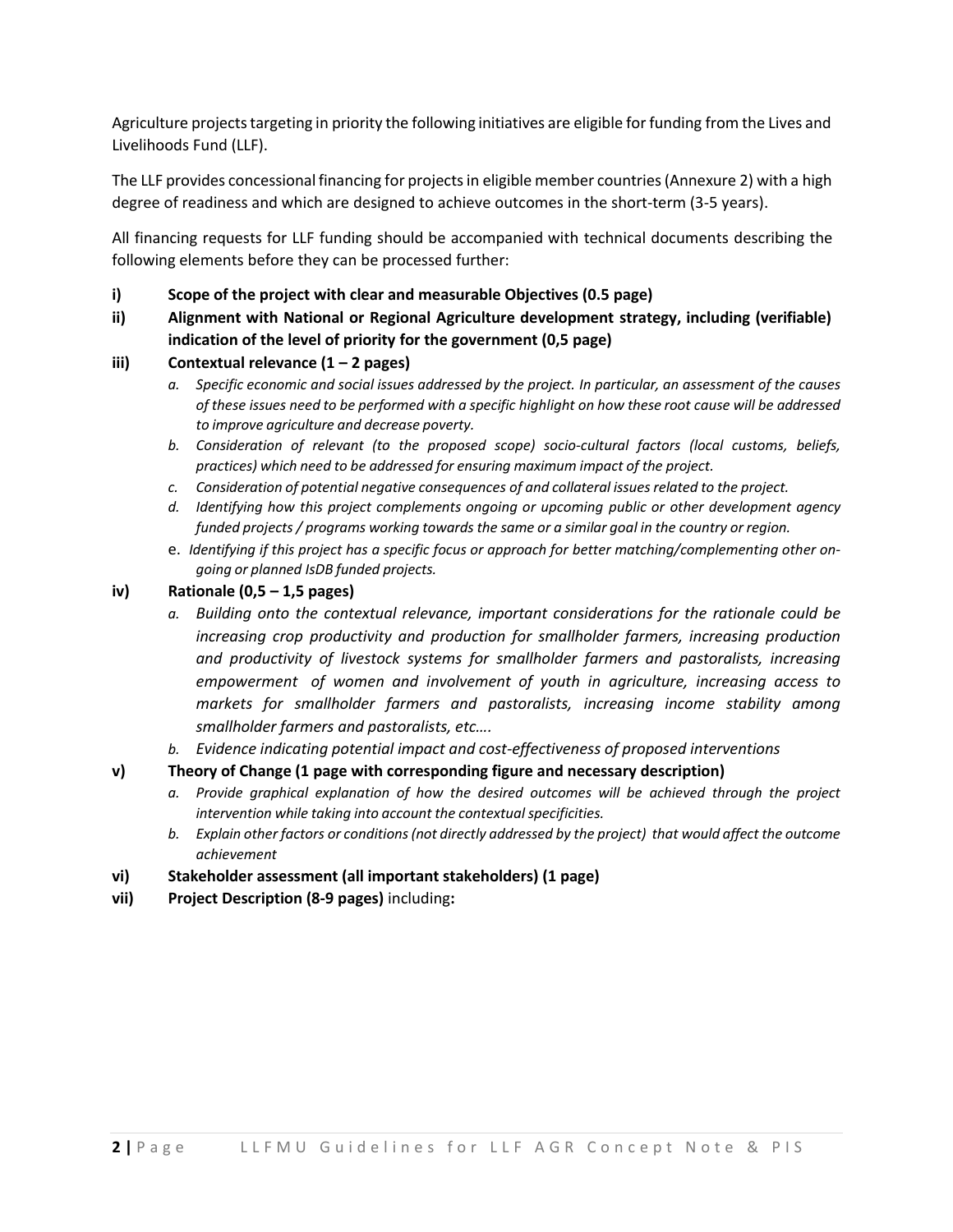- *a. Components with defined activities*
- *b. Executing agency and other partnersinvolved in execution including:*
	- *i. Assignment of activities to involved partners;*
	- *ii. Assessment of the Executing agency to meet demands for assigned activities (e.g. Administrative, Operational, Financial, Technical capacity)including track record ofsuccessful delivery in similar projects.*
	- *iii. Assessment of each other involved partner to meet demands for assigned activities (e.g. Administrative, Operational, Financial, Technical capacity) including track record of successful delivery in similar projects.*
	- *iv. Identification of any gaps in the institutional or individual level capacities to meet the project requirements*
	- *v. Elaboration of the proposed solution to close the identified gaps in project execution uncovered In (v)*
- *c. Linkage of inputs and activities with outputs, outcomes and resulting impact*
- *d. Monitoring and Evaluation (M&A) Component*
	- *i. Activities needed for the M&E system in terms of collecting information on the indicators and reporting them to the stakeholders.*
	- *ii. Description of existing information system, which can be, used for projects M&E, and requirements to any new systemsfor the project.*
	- *iii. High level SMART (Specific, Measurable, Achievable, Relevant, Time-bound) key performance indicators (KPIs) for Objectives, Inputs, Activities, Outputs, Outcomes and Impact based on the previoussections.*
		- *1. The Logical Framework, although not mandatory at this stage of development for the project (concept note stage), is highly recommended, as is a good tool and mean for conceptualizing and defining these indicators.*
		- *2. Sources of origin or information on these KPIs need to be defined.*
	- *iv. Specific focus on impact & outcomes assessment / measurement is necessary in the M&E system. The plan may require activities like a baseline studies(1) or information collection*
- *e. Estimated timelines with justification*
- *f. Risks assessment and mitigation measures*
	- *i.* Risks and constraints should be considered comprehensively, including risks to achieving *impact, and should not be limited to execution of operational activities and outputs.*
	- *ii.* All 4 categories of risks should be assessed including *implementation risks, sustainability risks, financial risks and country related risks.*
	- *iii.* Potential key hurdles in *implementation* (e.g. *human resources retention or turnover*, land  $a$ cquisition, level of *complexity* in *Executive* agency organization or operational model, should *be also covered and the corresponding strategiesfor overcoming them outlined.*
	- *iv. Consideration of allstakeholders and their level of involvement in making the project a successis essential. This does not only include the government or development partners. Community members and beneficiaries of the project are also key stakeholders whose involvement may be essential to achieve the expected outcome.*
	- *v. Mitigation activities for risks and constraints defined and linked with the objectives and individual componentsi.e. how projects activities will mitigate the identified risks.*

#### **viii) Sustainability consideration of project outcomes (0.5 pages)**

- *i. Agriculture infrastructure related assets build through the projects*
- *ii. Agriculture systems developed or renewed for making the agriculture activities working*
- *iii. Collateral activitiesthat are required for ensuring an efficient functioning of the agriculture systemsimplemented.*

#### **ix) Budget Description (1-2 pages, or MS Excel sheet)** and covering

- *i. Total Cost of the Project*
- *ii. Total LLF Financing (LLF Grant + IsDB OCR)*
	- *1. LLF Grant Portion financing*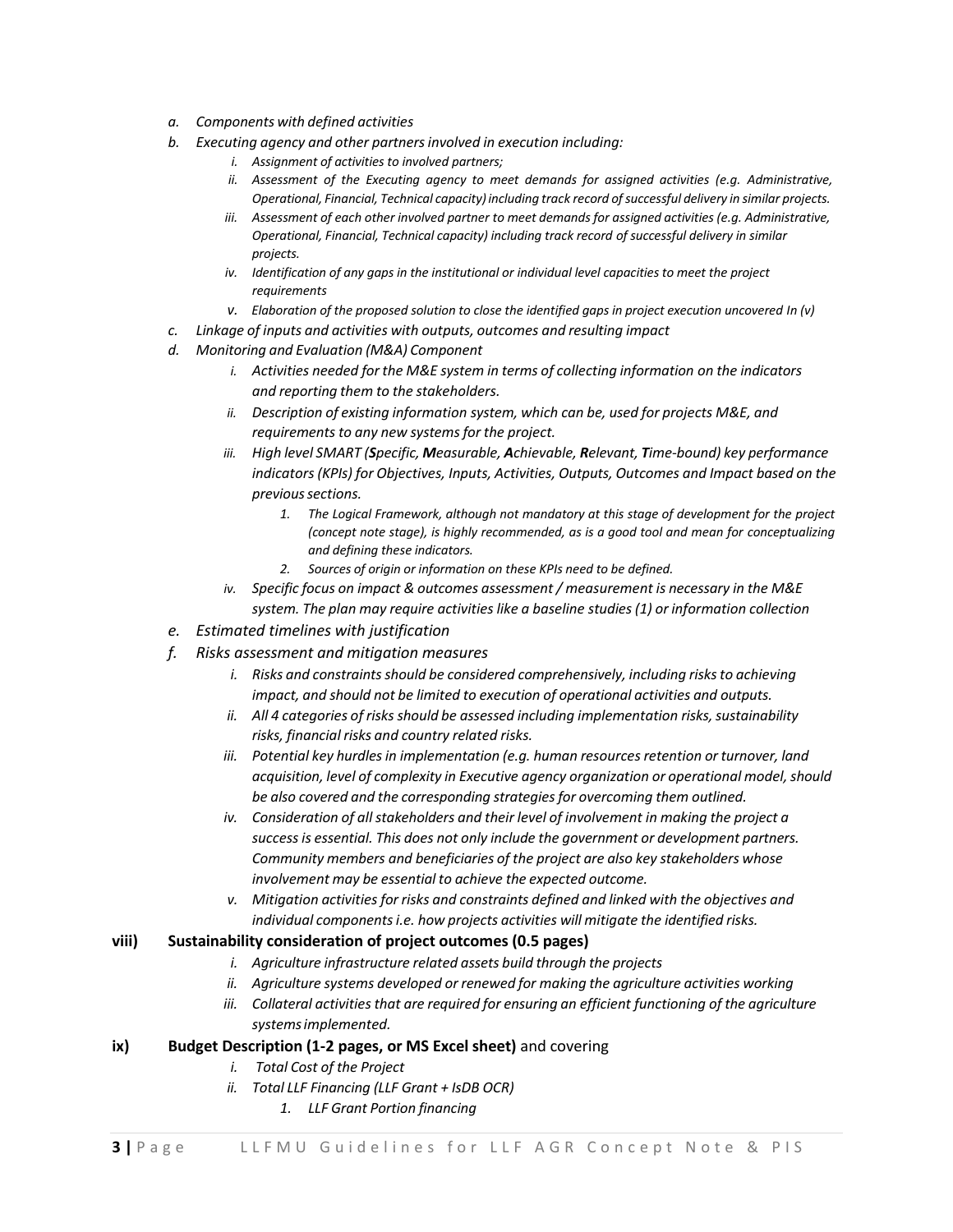- *2. IsDB OCR*
- *iii. Government contribution*
- *iv. OtherCo-financiers*
	- *1. Financing contribution from each other Co-financier*
- *v. Project preparation funding requested from LLF (1)*
- *vi. Component and activity-wise budget allocation.*

#### **IMPORTANT REMARKS:**

The Lives and Livelihoods Fund has purposely set up a special funding, the PPIF (Project Preparation and Implementation Facility), made available to help preparing qualified LLF projects with the ambition to strengthen their relevance, readiness and results.

For that reason:

- i) If a project doesn't yet have a feasibility study made available or if complementary studies are required for firming up the relevance, readiness and expected results assessment of the project, the PPF can be provided, AFTER approval of the Concept Note.
- ii) If not reliable baseline exist for building a solid M&E system for the project, the PPF can be provided, AFTER approval of the Concept Note.
- iii) If detailed documentation is available, attach them as annexure to the Concept Note, referencing them where necessary (in the concept note).
- iv) All number of pages estimate are based on size 11 font, single spaced.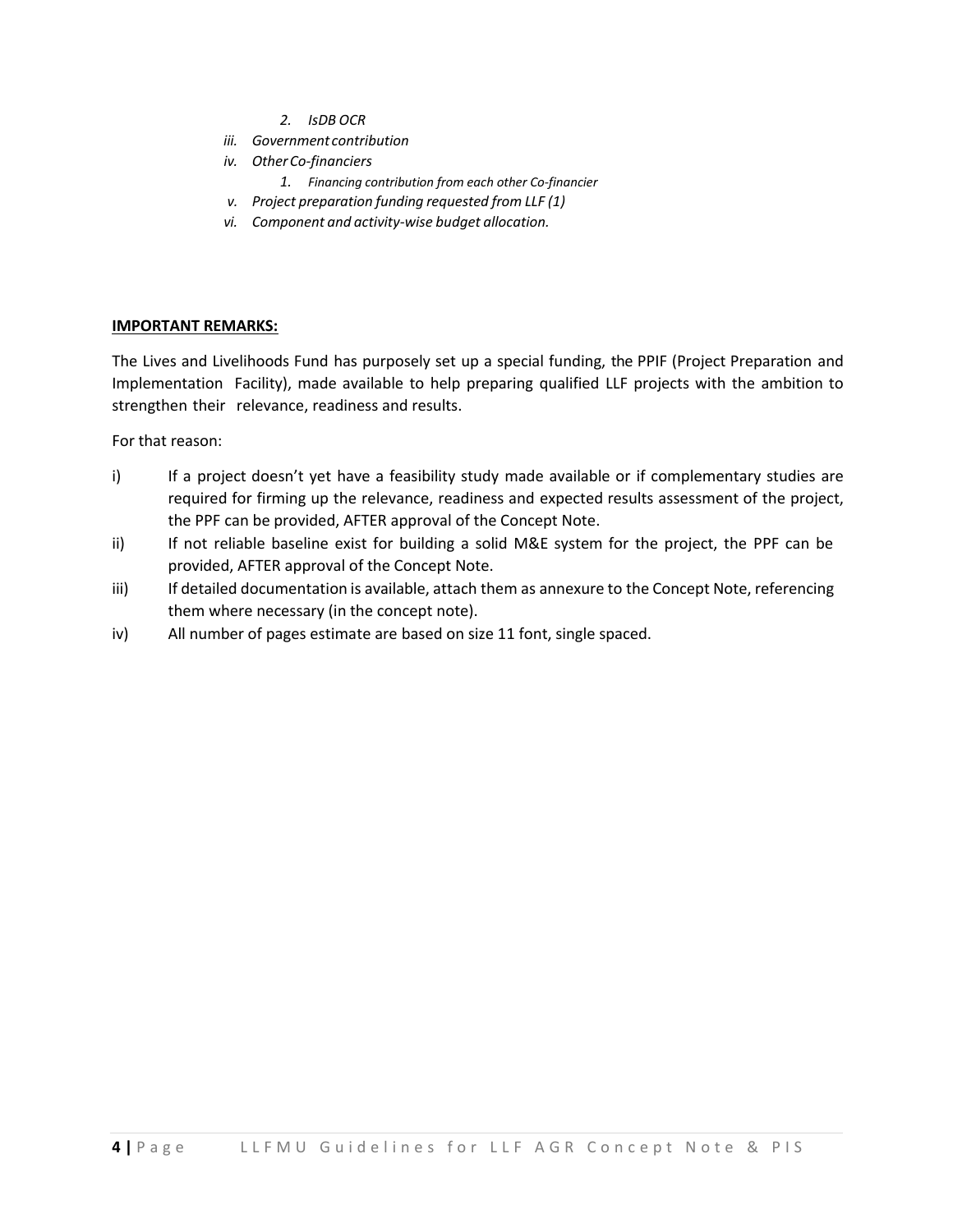### **ANNEXURE 1**

## LLF Projects Funding Scope

#### **Sector allocations:**

Project Financing Funds must be used solely in the following Sectors, as follows:

- (i) within health Sector,
	- a. infectious disease eradication and control, with priority given to malaria, polio campaigns, routine immunization and neglected infectious diseases;
	- b. primary health care system strengthening, including primary health care system governance and financing, performance management at both the government and facility levels and service delivery improvement at the facility level.
- (ii) within agriculture Sector,
	- a. projects predominantly serving smallholder farmers with production of staple products (livestock and crops)
- (iii) within basic infrastructure Sector,
	- a. off-grid rural power generation, transmission and distribution for poor communities;
	- b. small scale water supply and sanitation projects for poor and currently unconnected communities;
	- c. Rural infrastructures to promote digital financial inclusion.